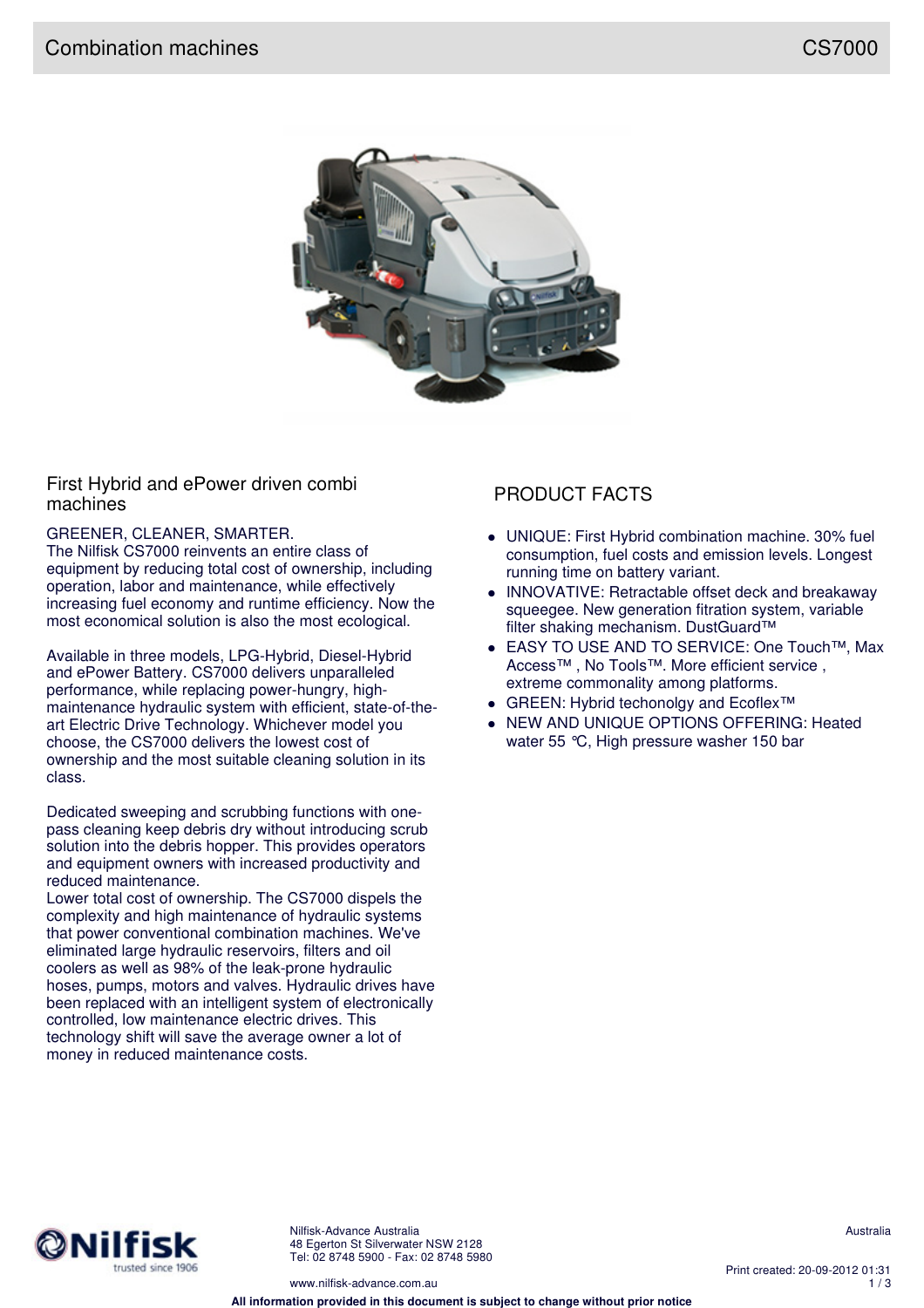# Combination machines **CS7000**

| Model                                                     | <b>CS7000 1200 LPG Hybrid</b> | <b>CS7000 1200 Battery</b> |
|-----------------------------------------------------------|-------------------------------|----------------------------|
| Ref. no                                                   | 56509003                      | 56509005                   |
| <b>Description</b>                                        | CS7000 1200LPG HYBRID         | CS7000 1200B               |
| <b>PRODUCT FEATURES</b>                                   |                               |                            |
| <b>HYBRID ENGINE</b>                                      | П                             |                            |
| ADJUSTABLE STEERING AND SEAT                              | П                             |                            |
| <b>ERGONOMIC DRIVER SEAT</b>                              | П                             |                            |
| MULTI-FREQUENCY FILTER SHAKER                             | П                             |                            |
| OFFSET PIVOTING DECK                                      | П                             |                            |
| DISC DECK: 3 BRUSHES                                      | П                             |                            |
| <b>TWO SIDE BROOMS</b>                                    | П                             |                            |
| <b>DIRECT THROW SWEEPING</b>                              | П                             |                            |
| HOPPER SAFETY ARM ASSIST                                  | П                             |                            |
| VARIABLE HIGH DUMP SYSTEM                                 | П                             |                            |
| TIP OUT RECOVERY TANK                                     | П                             |                            |
| ONE TOUCH CONTROL PANEL                                   | П                             |                            |
| <b>HORN</b>                                               |                               |                            |
|                                                           | ┓                             |                            |
| <b>HEADLIGHTS</b>                                         | П                             |                            |
| AUTOMATIC SQUEEGEE LIFT IN REVERSE                        | П                             |                            |
| BLADES CAN BE USED ON 4 EDGES                             | П                             |                            |
| BREAK-AWAY SQUEEGEE CLIPS                                 | П                             |                            |
| <b>WET SWEEP BY-PASS</b>                                  | П                             |                            |
| <b>ECOFLEX PREPARED</b>                                   | П                             |                            |
| <b>DEBRIS TRAY</b>                                        | П                             |                            |
| <b>INCL. ACCESSORIES</b>                                  |                               |                            |
| 7-03-04250 ARM REST RH ONLY                               | ш                             |                            |
| 56305519 BACK UP ALARM KIT                                | П                             |                            |
| 56510374 BLADE KIT DECK RED GUM                           | П                             |                            |
| 56510371 BLADE KIT SQGEE RED GUM                          | П                             |                            |
| 56510707 BROOM SIDE POLY                                  | П                             |                            |
| 56510354 FILTER RECTANGULAR                               | П                             |                            |
|                                                           |                               |                            |
| <b>Technical specifications</b>                           | CS7000 1200LPG HYBRID         | CS7000 1200B               |
|                                                           |                               |                            |
| <b>MOTOR POWER SOURCE</b>                                 | LPG-hybrid                    | <b>Battery</b>             |
| <b>MOTORBRAND</b>                                         | Kubota                        |                            |
| <b>MOTOR TYPE</b>                                         | WG972, 3 cyl, 30Hp (22kW)     | 36V                        |
| MAX TRANSPORT SPEED (ENGINE RPM)                          | 8.9                           | 8.9                        |
| <b>WORKING SPEED (KM/H)</b>                               | 5.6                           | 5.6                        |
| SOUND PRESSURE LEVEL (dB(A))                              | 82                            | 72                         |
| PRODUCTIVITY RATE THEORETICAL/ ACTUAL (M <sup>2</sup> /H) | 11080/7756                    | 11080/7756                 |
| SWEEPING WIDTH (MM)                                       | 1540                          | 1540                       |
| <b>SCRUBBING WIDTH (MM)</b>                               | 1245                          | 1245                       |
| MIN. TURN-AROUND AISLE WIDTH (CM)                         | 259/246                       | 259/246                    |
| MAX CLIMBING RATE (%)                                     | 17.6                          | 17.6                       |
| MAX WORKING CLIMBING RATE (%)                             | 17.6                          | 17.6                       |
| WATER FLOW (L/M)                                          | $3.8 - 11.76$                 | $3.8 - 11.76$              |
| SOLUTION/RECOVERY TANK (L)                                | 284/284                       | 284/284                    |
| HOPPER VOLUME (L)                                         | 198                           | 198                        |
| MAIN FILTER AREA (M <sup>2</sup> )                        | 10.7                          | 10.7                       |
| <b>SQUEEGEE WIDTH (MM)</b>                                | 1350                          | 1350                       |
| <b>BRUSH PRESSURE (KG)</b>                                | 90-127-181                    | 90-127-181                 |
| <b>BRUSHES/PADS QTY.</b>                                  | 3                             | 3                          |
| MAIN BROOM (MM)                                           | 900x310                       | 900x310                    |
| SIDE BROOM DIAMETER (MM)                                  | 381                           | 381                        |
| <b>BRUSH SIZE (MM)</b>                                    | 430                           | 430                        |
| LENGTH X WIDTH X HEIGHT (CM)                              | 262x122x150                   | 262x122x150                |
| <b>WEIGHT (KG)</b>                                        | 1649                          | 2124                       |
| GROSS WEIGHT (GVW) (KG)                                   | 1973                          | 2449                       |
|                                                           |                               |                            |



Nilfisk-Advance Australia 48 Egerton St Silverwater NSW 2128 Tel: 02 8748 5900 - Fax: 02 8748 5980

www.nilfisk-advance.com.au

Australia

Print created: 20-09-2012 01:31 2 / 3

**All information provided in this document is subject to change without prior notice**